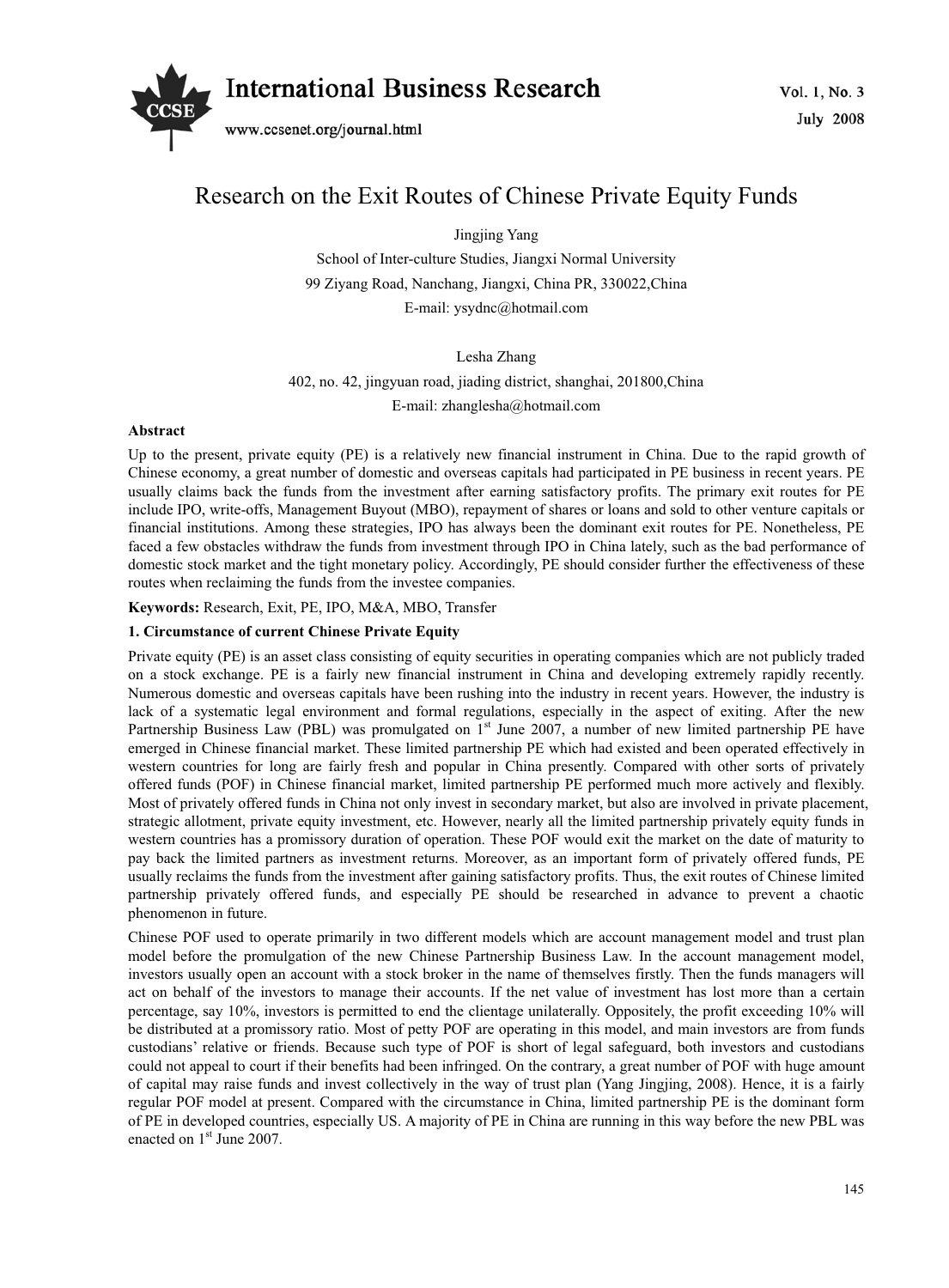Nowadays, PE is crucial to the capital markets overseas. For instance, according to the statistics of KPMG, the gross monetary amount of M&A is 1300 billion US dollars from Jan 2006 to November 2006 in US. 35% of them were supported by PE (Ba Shusong, 2007). As a prosperous financial industry, PE also plays a more and more significant role in current Chinese capital market. 12 domestic PE had established in 2007 compared to the only 6 new PE appeared in 2006. These 12 funds had risen 3.73 billion US dollars which had gone up by 145.9 percent in 2007. Additionally, in all 12.818 billion US dollars had been invested in Chinese mainland by PE in the past year. In terms of industrial distribution, the Broad IT industry continued to lose weight in the total equity investment. Oppositely, the Traditional and Services industries became hot investment sectors in the year 2007.

In 2007, Chinese PE industry had changed quite a lot, especially in the aspect of investment strategy. On the one hand, more and more PE became interested in investing their funds on bridge finance and PIPE (private investment in public equity). In 2007, 22 investments had been taken place in the form of Pre-IPO capital compared with only 11 in 2006. For instance, the investment of 100 million US dollars made by Carlyle Group in New Century international hotel management limited company was accomplished through the way of bridge financing in 2007. Besides that, Merrill Lynch, Deutsche Bank and Temasek Holdings also had invested 400 million US dollars in Heng Da real estate group while Heng Da planed to list in Hong Kong Stock Exchange. In addition, 22 PE had invested their funds in the form of PIPE in 2007 in contrast with only 19 in 2006. On the other hand, few PE had made their investments in the form of Mezzanine Capital and turnaround in 2007. 9 investments of 843 million US dollars which are 6.6% of total amount of the year occurred in 2007.

#### **2. Obstacles of claim back the funds through IPO**

From the late 2007, Chinese stock market has been performing much more like a bear market. Shanghai Security Index has felt from the top 6124.04 in 16 October 2007 to 3271.29 in 2 April 2008. Consequently, investing on stock market has not been the merely leading investment strategy of domestic POF at present. Thus, Private equity has become the principal investment channel for domestic POF lately. 94 PE had withdrawn funds from the companies invested in 2007. 84% of these, which are 79 cases had reclaim the funds through IPO. In addition, some of investors of other 9 PE decreased their shares to exit. Investors of 5 PE sold their shares to other investors to claim back the funds. Besides, only 1 PE quit the market by M&A in 2007. Take United States for example, American PE usually exits from the market within 5 years at present. The primary exit forms include IPO, management buyout (MBO), write-offs, repayment of shares or loans and sold to other venture capitals or financial institutions. IPO is an extremely popular way for these funds to exit the market. Similarly, IPO is also the most ideal route for PE to claim the money for the moment. On the one hand, one of the best news for PE to exit the investment in domestic enterprises is that the Second Board Market which is also called Growth Enterprises Market in China will open within 2008. According to the current listing requirements of Medium and Small Size Board, to be listed on Shanghai and Shenzhen Stock Exchange, a company is expected to demonstrate earning power of aggregate profit for the last three fiscal years of 300 million Chinese Yuan together with a minimum in the most recent fiscal year of 50 million Chinese Yuan. Additionally, all three years must be profitable. Compared with the main board, the requirement of profitability and other financial factor will certainly be much lower. Based on current media report, the requirement of aggregate profit for enterprises listed on Second Board would be minimum 10 million Chinese Yuan for the last three fiscal years. Besides that, the requirement for stock volume would be not less than 15 million shares before listing. Obviously, the emergence of Second Board would be highly advantageous to PE.

On the other hand, according to the agreement of cooperation on financial service sector concluded after the third China-U.S strategic economic dialogue on December 2007, China Security Regulatory Commission (CSRC) will evaluate the influence of foreign capital holding shares in domestic security companies (Gao Qin, 2008). After the evaluation, CSRC will offer a policy proposal for adjusting the authorized proportion of foreign capital share participation in domestic security companies. Furthermore, qualified foreign investment companies and banks are permitted to issue shares in Chinese Yuan on Shenzhen and Shanghai stock exchange.

Nevertheless, there are still a few barriers for PE to reclaim the funds from the investee companies through IPO. First of all, the exact number of companies permitted to list on Second Board every year is still unknown. Consequently, what is certain is that numerous domestic small and medium size companies with shares held by PE may not make their dream come true in the near future. Additionally, the performances of both Shanghai and Shenzhen stock market will be doubtable under the pressure from the issuing of restricted shares. Based on current data, in all 412 listed companies announced the reduce stake from 2006 to  $1<sup>st</sup>$  April, 2007. Furthermore, among all these listed companies, 83 companies declared having sold initial offering more than 30% of total share capital.

Moreover, the reduce stake of restricted shares commence to reach a climax in 2008. As estimated, 118.127 billion, 663.742 billion and 121.321 billion restricted shares will come into the market in year 2008; 2009 and 2010. The market value of Shanghai and Shenzhen stock exchange was approximately 7556.574 billion Chinese Yuan. In term of current price level, the market value of two stock exchanges will be 9314.981 billion Chinese Yuan at the end of 2008.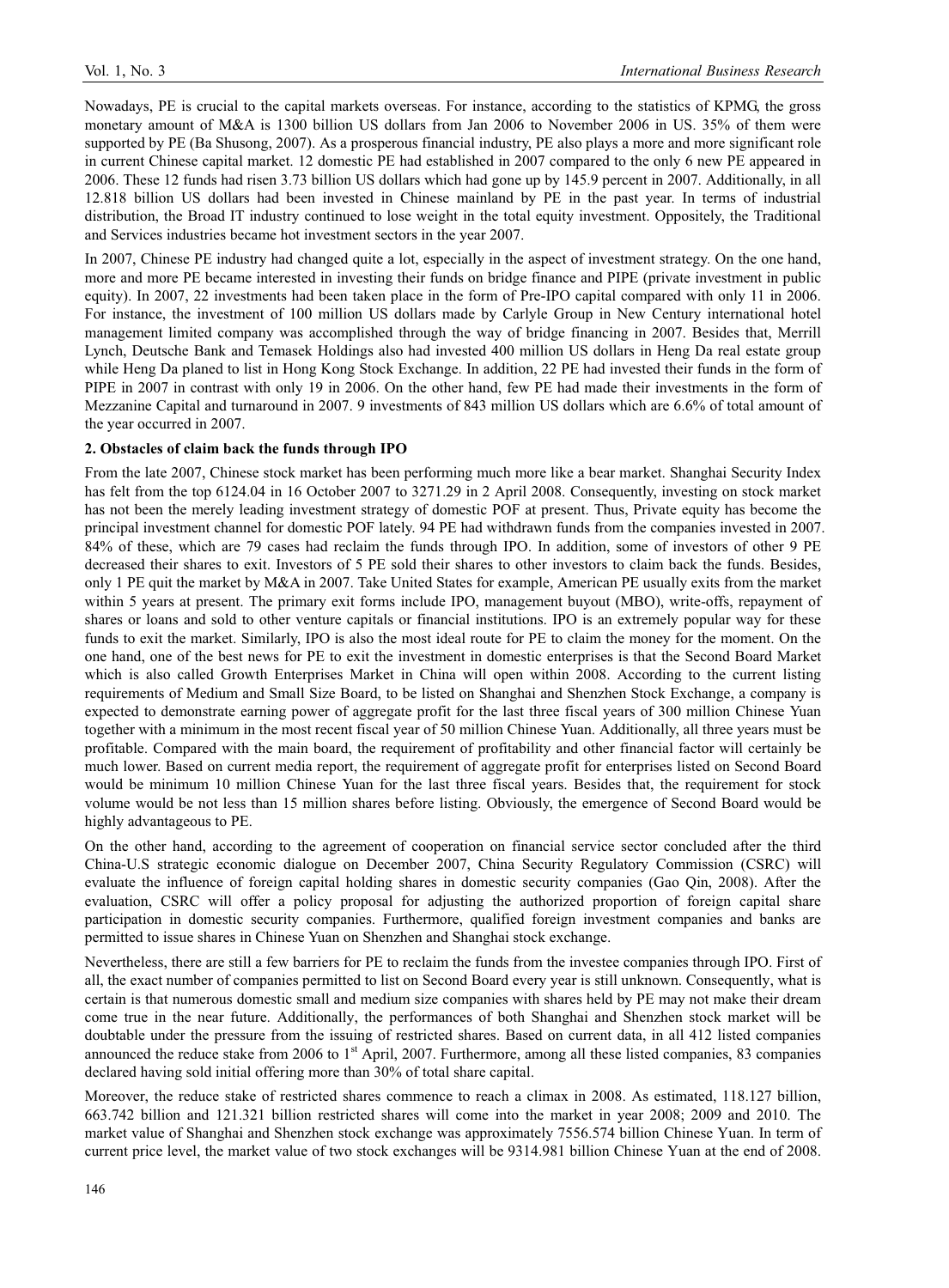In addition, the market value will increase by 66.10% to 6157.79 billion Chinese Yuan in the end of 2009. In the end of 2010, the market value of two stock exchanges will increase by 43.27% to 22285.494 billion Chinese Yuan. It is almost 3 times than current market value (Chang Yan, 2008).

To make matter worse, tight monetary policy is adopted by Chinese government to attain a soft-landing of domestic economy. Hence, these PE would face the problem of insufficient capital when exiting the investment market by IPO. Furthermore, the whole procedure of IPO usually takes probably 18 months in China. The condition of domestic stock market after 18 months is too unclear to be forecasted. Moreover, it has been more and more difficult for domestic companies to be listed overseas since the Ministry of Commerce had been endowed with the authority of permission for domestic companies offering shares overseas through the documentation of the regulation on merger and acquisition for foreign investors in China issued on 8<sup>th</sup> September 2006. Numerous early VC (Venture Capital) and PE active in China had oversea background, so that IPO overseas used to be the most ideal way to exit. The first-day return of IPO in Hong Kong is 6.37 which is the highest among all IPO overseas in 2007 (China Venture, 2008). Nevertheless, more and more PE in China would choose to list the investee companies on domestic stock exchange instead of oversea stock markets.

#### **3. Advises for PE withdrawing the funds**

Two suggestive arrangements could help PE claim back the funds through IPO more fluently under current circumstance. Firstly, PE should add a few defensive clauses in the investment contract signed with the target companies. For instance, the stock repurchase agreement could be executed to force the company buy back the shares when the performance of the company is not as ideal as predicted. Secondly, domestic PE should hold enough shares to control the target company sufficiently when made the investment decisions. Accordingly, the resolution of listing could be passed by management board more easily. Besides that, PE also could switch to another exit route much conveniently when facing obstacles in IPO.

Additionally, the CSRC (Chinese Securities Regulatory Commission) is working on the integration of all the regional assets and equity exchange markets to promote a multi-level domestic capital market these days. If a united state over the counter (OTC) market could be established in the near future by bring all the regional assets and equity exchange markets into the third board which is also called Particular Transfer Sector. An effective and integrated assets and equity exchange market is beneficial to PE to transfer the shares held in unlisted companies or companies failed to IPO.

Generally, people tend to think that private equity funds will obtain higher returns in exits via IPO, compared with those via trade sale and MBO. Nevertheless, when comparing those returns, they have not taken into account the duration of each deal from investment to exit. When calculating the investment returns of those exits, PE-backed investments with IPO as exiting route are mainly distributed in the late- stage enterprises, a major percentage of which are in the Pre-IPO period. Their investment term is relatively short while the term for investments adopting the other two exit routes generally last more than three years. Therefore, the average overall investment multiples for trade sale and MBO are higher than that for IPO (Leo Liu, 2007). Notwithstanding, both investors and PE are inclined to reclaim the funds within a fairly short period due to the instable global economic situations, Consequently, IPO is still an ideal form for private equity funds to exit in the investment in Chinese enterprises (Leo Liu, 2007). Besides that, the regional economic conditions of investee companies are also significant to the exit decisions. At present, a majority of companies invested by PE centralized in Beijing and southeast coastal areas in China. Because these regions are far more developed than cities in southwest and northwest of China, companies could acquire more resource and support from local government. The predominance in human resource, material resource and technology also could help PE achieve the goal of exiting much fluently after gaining enough profits from the investment.

Hypothetically speaking, the custodians of PE in China should consider other exit routes even if 84% of domestic PE had quit the market by IPO in 2007. Besides IPO, other 9 PE had exited the market by stock reduction. Another 5 PE sold their shares to other investors to exit from the fund business. Furthermore, 1 fund quit the market by M&A in 2007. In addition, these exit routes may gain more profit than PO. According to the statistics of Zero2IPO, in all 53 trades of exiting had been happened in PE business in 2006. 23 of these 53 trades had been accomplished by IPO. The analysis on 34 of these 53 trades shows that the arithmetic mean and median of investment return are 2.98 and 2.60. Both of them are lower than data of the return of share transfer and management buyout. Consequently, the adoption of other routes of exiting is duly acceptable when encountering obstacles in IPO. Moreover, a combined way of exiting had emerged in Chinese PE industry recently. For instance, some multinational investment banks had arranged a combined exit route for Taizinai group to claim back their capital before they had made the investment. Actis, Morgan Stanley and Goldman Sachs hold in all 30% shares of the joint venture company after they had invested 73 million US dollars in Taizinai group on 7<sup>th</sup> Jan 2007. Taizinai group is the largest producer of yogurt drink in China. It had constantly exceeded 100% for 11 years in terms of CAGR (Compound Annual Growth Rate). Its domestic sales value in 1997 was only 5million Chinese Yuan, but it reached nearly 3billion Chinese Yuan in 2007. Additionally, this group are running business in 8 different industries, including milk and logistic. Neither Taizinai group nor its subsidiary companies were listed when these PE participated in the group. After these multinational investment banks become the shareholders of